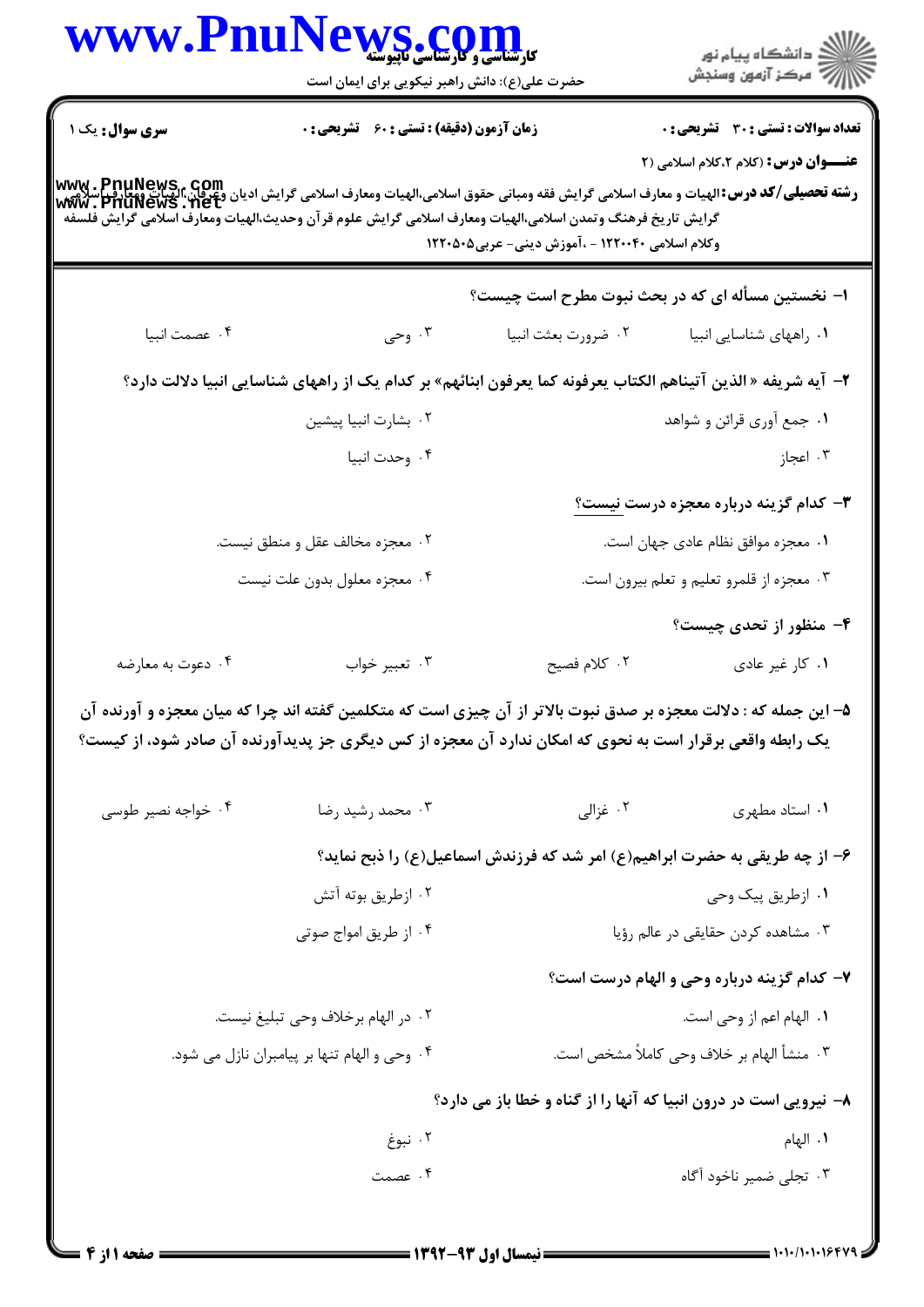| www.Pnu                                                                                                    | <b>WS.COM</b><br>حضرت علی(ع): دانش راهبر نیکویی برای ایمان است |                                                   | ِ<br>∭ دانشڪاه پيام نور<br>∭ مرڪز آزمون وسنڊش                                                                                                                                                                        |
|------------------------------------------------------------------------------------------------------------|----------------------------------------------------------------|---------------------------------------------------|----------------------------------------------------------------------------------------------------------------------------------------------------------------------------------------------------------------------|
| <b>سری سوال : ۱ یک</b>                                                                                     | <b>زمان آزمون (دقیقه) : تستی : 60 ٪ تشریحی : 0</b>             |                                                   | <b>تعداد سوالات : تستی : 30 ٪ تشریحی : 0</b>                                                                                                                                                                         |
| گرايش تاريخ فرهنگ وتمدن اسلامي،الهيات ومعارف اسلامي گرايش علوم قرآن وحديث،الهيات ومعارف اسلامي گرايش فلسفه |                                                                | وکلام اسلامی ۱۲۲۰۰۴۰ - ،آموزش دینی- عربی۵۰۵۰ ۱۲۲۰ | عنـــوان درس: کلام ۲،کلام اسلامی (۲)<br> www . PnuNews,. com<br> و <b>شته تحصیلی/کد درس:</b> الهیات و معارف اسلامی گرایش فقه ومبانی حقوق اسلامی،الهیات ومعارف اسلامی گرایش دیگرایشمان ومعارف<br> www . PnuNews . net |
|                                                                                                            |                                                                |                                                   | ۹– این جمله که آغاز عصمت انبیا همراه بعثت است و قبل از بعثت صدور گناه از انبیا بلا مانع است، از کیست؟                                                                                                                |
| ۰۴ سید مرتضی                                                                                               | ۰۳ فخر رازی                                                    | ۰۲ خواجه طوسی                                     | ۰۱ شیخ مفید                                                                                                                                                                                                          |
|                                                                                                            |                                                                |                                                   | <b>۱۰</b> کدام گزینه درست است؟                                                                                                                                                                                       |
| ۰۲ انبیای اولوالعزم همان پیامبران تبلیغی هستند.                                                            |                                                                |                                                   | ٠١. پيامبران اولوالعزم يا تشريعي صاحب كتاب بودند.                                                                                                                                                                    |
|                                                                                                            | ۰۴ به تعداد انبيا در قرآن اشاره شده است.                       |                                                   | ٠٣ انبيا داراي مقام امامت نبودند.                                                                                                                                                                                    |
|                                                                                                            |                                                                |                                                   | 11– مهمترین انگیزه مخالفت با انبیاء چه بوده است؟                                                                                                                                                                     |
|                                                                                                            | ۰۲ هوای نفس                                                    |                                                   | ۰۱ جهل و نادانی                                                                                                                                                                                                      |
|                                                                                                            | ۰۴ به خطر افتادن منافع دنیوی                                   |                                                   | ۰۳ خودبزرگ بینی                                                                                                                                                                                                      |
|                                                                                                            |                                                                |                                                   | 1۲- قرآن کریم برای ترسیم سیمای کدام گروه از مخالفان انبیا از ویژگیهای فرعون یاد می کند؟                                                                                                                              |
| ۰۴ جباران                                                                                                  | ۰۳ عالمان فاسد                                                 | ۰۲ مُترفين                                        | ۰۱ اشراف                                                                                                                                                                                                             |
|                                                                                                            |                                                                |                                                   | ۱۳- قرآن کریم از دانشمندان یهودی که در برابر انبیا می ایستادند به چه نامی یاد می کند؟                                                                                                                                |
| ۰۴ رفاه زدگان                                                                                              | ا فجار $\mathsf{r}$                                            | ۰۲ احبار                                          | ٠١ رهبان                                                                                                                                                                                                             |
|                                                                                                            |                                                                |                                                   | ۱۴–  آیه شریفه « ما سمعنا بهذا فی آبائنا الاولین»  به کدام یک از موضع گیریهای مخالفان در برابر انبیا اشاره می کند؟                                                                                                   |
| ۰۴ استهزای انبیا                                                                                           | ۰۳ بت نیاکان                                                   | ۰۱ افسانه های پیشینیان مسته آ . تهمت سحر و ساحری  |                                                                                                                                                                                                                      |
|                                                                                                            |                                                                |                                                   | ۱۵– کدام مسأله در کلام شیعی نقش والا و جایگاه ویژه ای دارد؟                                                                                                                                                          |
| ۰۴ امامت                                                                                                   | ۰۳ معاد                                                        | ۰۲ نبوت                                           | ۰۱ توحید                                                                                                                                                                                                             |
|                                                                                                            |                                                                |                                                   | ۱۶– این که قرآن م فرماید : آنچه پیامبر برای شما آورده است بگیرید و از آنچه نهی کرده است خودداری کنید، به کدام یک از<br>شئون پیامبر اشاره دارد؟                                                                       |
| ۰۴ علم و عصمت                                                                                              | ۰۳ ریاست عامه                                                  | ٢. منصب قضا                                       | ۰۱ بیان احکام                                                                                                                                                                                                        |
|                                                                                                            |                                                                |                                                   | ۱۷- بر اساس تفسیر آیه اکمال آخرین ثمره امامت کدام است؟                                                                                                                                                               |
|                                                                                                            | ۰۲ تکمیل دین                                                   |                                                   | ۰۱. یأس کفار                                                                                                                                                                                                         |
|                                                                                                            | ۰۴ رضایت خداوند از اسلام                                       |                                                   | ۰۳ اتمام نعمت                                                                                                                                                                                                        |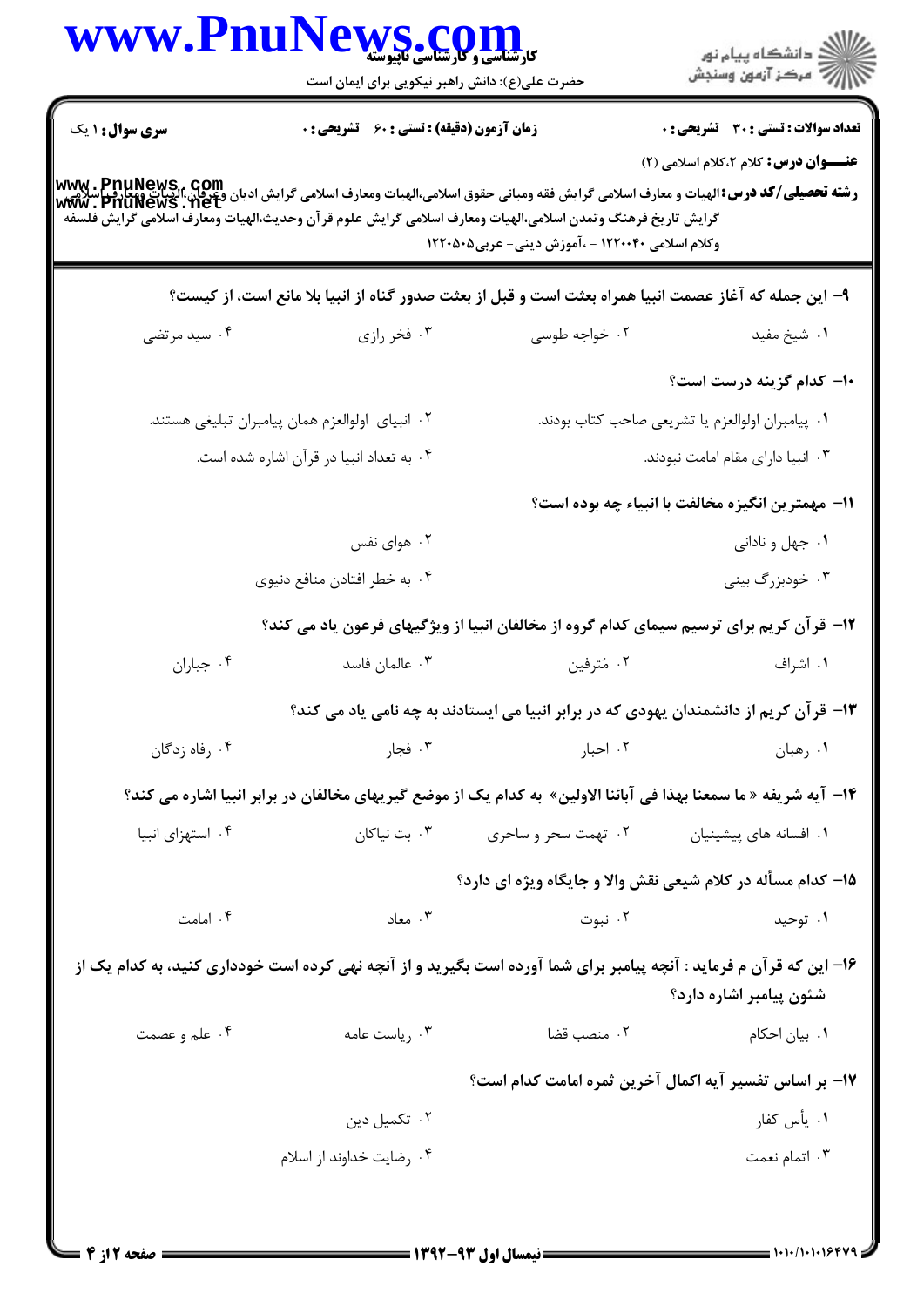|                        | WWW.PnuNews.com<br>حضرت علی(ع): دانش راهبر نیکویی برای ایمان است                                                                                                                                                                                                                      |                                                                                       | ِ<br>∭ دانشڪاه پيام نور<br>∭ مرڪز آزمون وسنڊش      |
|------------------------|---------------------------------------------------------------------------------------------------------------------------------------------------------------------------------------------------------------------------------------------------------------------------------------|---------------------------------------------------------------------------------------|----------------------------------------------------|
| <b>سری سوال :</b> ۱ یک | زمان آزمون (دقیقه) : تستی : 60 ٪ تشریحی : 0                                                                                                                                                                                                                                           |                                                                                       | <b>تعداد سوالات : تستی : 30 ٪ تشریحی : 0</b>       |
|                        | www. PnuNews, com<br>  <b>رشته تحصیلی/کد درس:</b> الهیات و معارف اسلامی گرایش فقه ومبانی حقوق اسلامی،الهیات ومعارف اسلامی گرایش وی وی این اسلام<br>  www. PnuNews . net<br>گرايش تاريخ فرهنگ وتمدن اسلامى،الهيات ومعارف اسلامى گرايش علوم قرآن وحديث،الهيات ومعارف اسلامى گرايش فلسفه | وکلام اسلامی ۱۲۲۰۰۴۰ - ،آموزش دینی- عربی۵۰۵۰ ۱۲۲۰                                     | <b>عنــــوان درس:</b> کلام ۲،کلام اسلامی (۲)       |
|                        |                                                                                                                                                                                                                                                                                       | 18- طبق کدام حدیث مقام وزارت برای حضرت علی (ع) ثابت می شود؟                           |                                                    |
| ۰۴ حديث انذار          | ۰۳ حديث سفينه نوح                                                                                                                                                                                                                                                                     | ۰۲ حديث منزلت                                                                         | ٠١ حديث ثقلين                                      |
|                        | ۱۹- طبق نظر مفسران کدام آیه هنگامی که فرد ًفقیری وارد مسجد می شود و درخواست کمک می نماید و امام علی (ع)                                                                                                                                                                               |                                                                                       | انگشتر خود را به او می دهد، نازل می شود؟           |
| ۰۴ آيه تطهير           | ۰۳ آيه ولايت                                                                                                                                                                                                                                                                          | ٢. آيه اكمال                                                                          | ۰۱ أيه تبليغ                                       |
|                        | <b>۲۰</b> - این جمله که « علی (ع) برترین افراد امت بوده است و امامت مفضول از نظر عقلی قبیح است» از کدام متکلم است؟                                                                                                                                                                    |                                                                                       |                                                    |
| ۰۴ فارابی              | ۰۳ فخر رازی                                                                                                                                                                                                                                                                           | ۰۲ خواجه نصیر                                                                         | ۱. لاهيجي                                          |
|                        | ۲۱– این دلیل که : هر انسانی میل به بقا دارد و خداوند هیچ میلی را در انسان بیهوده نیافریده است و چون انسان در این جهان<br>بقا ندارد پس باید جهان ابدی وجود داشته باشد تا میل به بقای انسان در آن ارضا شود، بر کدام یک از دلایل معاد دلالت                                              |                                                                                       | دارد؟                                              |
|                        |                                                                                                                                                                                                                                                                                       |                                                                                       |                                                    |
| ۴. برهان رحمت          | ۰۳ برهان عدالت                                                                                                                                                                                                                                                                        | ۰۲ برهان حکمت                                                                         | ٠١. راه فطرت                                       |
|                        |                                                                                                                                                                                                                                                                                       |                                                                                       | ٢٢- آفرينش نخستين موجودات، نشان دهنده چيست؟        |
|                        | ۰۲ نمونه عینی از معاد را نشان می دهد.                                                                                                                                                                                                                                                 |                                                                                       | ۰۱ ضرورت معاد را بیان می کند.                      |
|                        | ۰۴ ورود به عالم برزخ را نشان می دهد.                                                                                                                                                                                                                                                  |                                                                                       | ۰۳ امکان معاد را نشان می دهد.                      |
|                        | ۲۳– این حدیث که مرگ بزرگترین مژده برای مؤمنان است زیرا از یک خانه پر مشقت به نعمتهای ابدی وارد می شوند، از کدام                                                                                                                                                                       |                                                                                       | امام معصوم است؟                                    |
| ۰۴ امام مجتبی(ع)       | ۰۳ امام صادق(ع)                                                                                                                                                                                                                                                                       | ۰۲ امام علی(ع)                                                                        | ۰۱ امام سجاد(ع)                                    |
|                        |                                                                                                                                                                                                                                                                                       |                                                                                       | <b>۲۴- کدام گزینه از ویژگیهای عالم برزخ نیست</b> ؟ |
|                        |                                                                                                                                                                                                                                                                                       |                                                                                       | ۰۱ در آنجا به حساب انسانها رسیدگی می شود.          |
|                        |                                                                                                                                                                                                                                                                                       |                                                                                       | ٠٢ فشار قبر مربوط به اين عالم است.                 |
|                        |                                                                                                                                                                                                                                                                                       | ۰۳ انسان در آنجا از خیراتی که نزدیکان برای او انجام می دهند بهره می گیرد.             |                                                    |
|                        |                                                                                                                                                                                                                                                                                       | ۰۴ برزخ همان قبر است از آن هنگام که انسان می میرد نا روز قیامت                        |                                                    |
| ۰۴ آغاز برزخ           | ۰۳ آغاز رستاخيز                                                                                                                                                                                                                                                                       | ۲۵– رویدادهای مهمی که قبل از پایان جهان تحقق می یابند چه نام دارد؟<br>٢. اشراط الساعه | ٠١. مشاهده الساعه                                  |

1.1.1.1.164